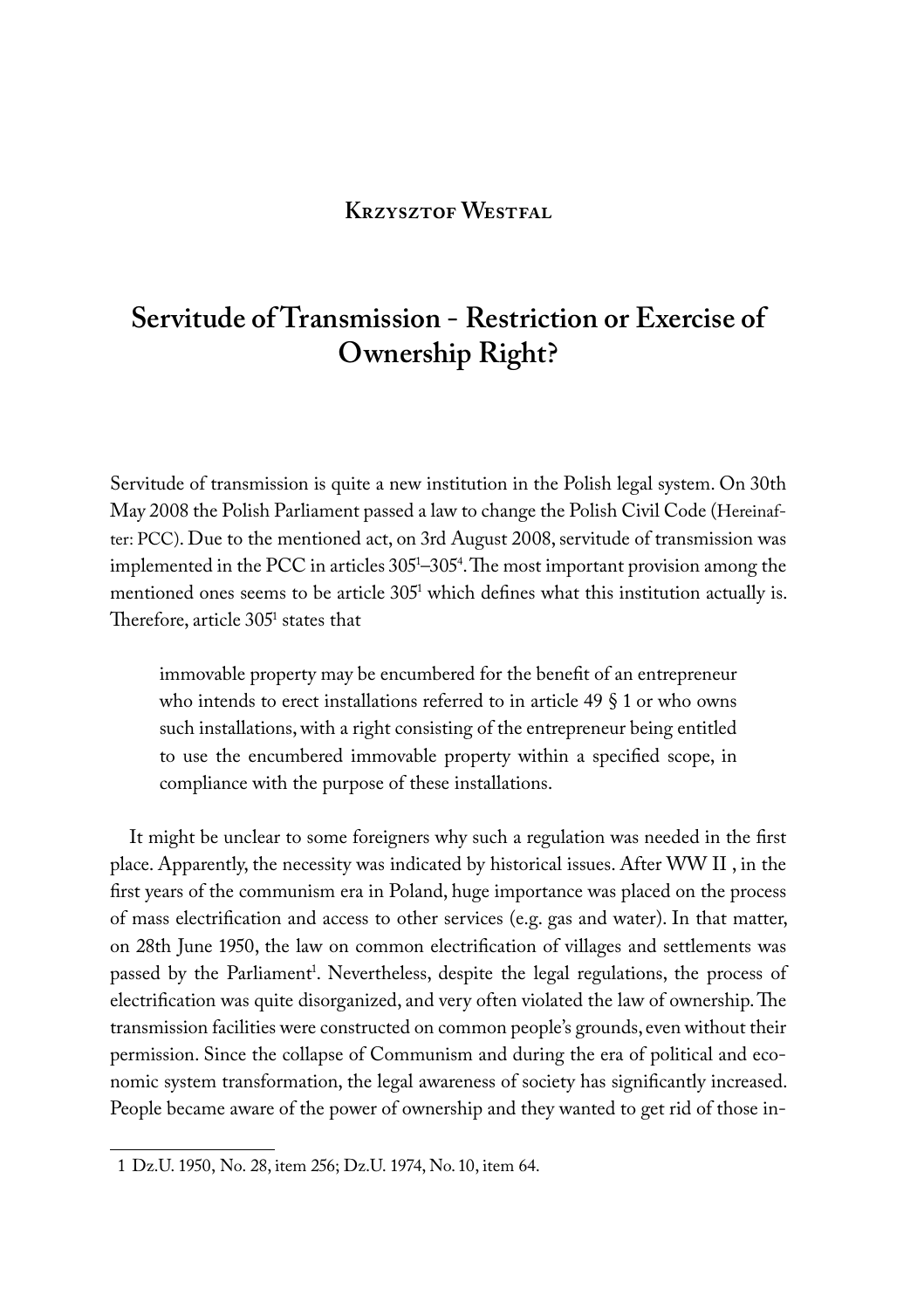stallations. Though it is beyond any doubt that maintaining the integrity of the national supply system of any service (electricity, water, gas or any other) lay in the best interests of the public. To keep the supply system integral and to meet the rules of ownership, and therefore, the rights of citizens, the Polish legislator decided to create the institution of transmission servitude.

By way of reminder, according to the PCC article 305<sup>1</sup> the institution of transmission servitude is based on the following statement

immovable property may be encumbered for the benefit of an entrepreneur who intends to erect installations referred to in article 49 § 1 or who owns such installations, with a right consisting of the entrepreneur being entitled to use the encumbered immovable property within a specified scope, in compliance with the purpose of these installations.

The most important issues that appear in accordance with the content of the discussed institution are the following: who the entrepreneur actually is in the context of the given institution, what does it mean that transmission installations belong to the entrepreneur, and finally what does it mean that the entrepreneur is entitled to use the encumbered immovable property within a specified scope and how does it limit the right of ownership to this estate.

The only entity which a servitude of transmission may be established for is the entrepreneur. According to Polish law, the entrepreneur can be any entity, either a legal person, natural person or an organizational unit without a legal personality, if it conducts business or professional activity on its own behalf. These activities, however, shall be related somehow to the use of, and in many cases to the owning of, installations mentioned in PCC article 49 §1 of. Even the capacity of being granted with servitude of transmission is related to the use of these installations which are substances by nature and only the entrepreneur, thus the entity, and not the enterprise (as an organized collective of things), can be granted with it<sup>2</sup>.

Those installations defined in article 49 §1 of the PCC are the facilities that are involved in the delivering or removing of fluids, steam, gas, electricity, and so forth. According to article 49 §1 of the PCC, those installations shall not to be regarded as a component of an immovable property, if they are a part of an enterprise. This regulation is essential for the whole construction of servitude of transmission, because it excludes an old Roman rule *superficies solo cedit* (for everything which is placed upon and attached to the ground, the ground belongs to it). In fact, this Roman based rule became a rule in the Polish legal system and it is now stipulated in article 191 of the PCC. However,

<sup>2</sup> G. Bieniek, *Urządzenia przesyłowe. Problematyka prawna*, Warszawa 2009, p. 11.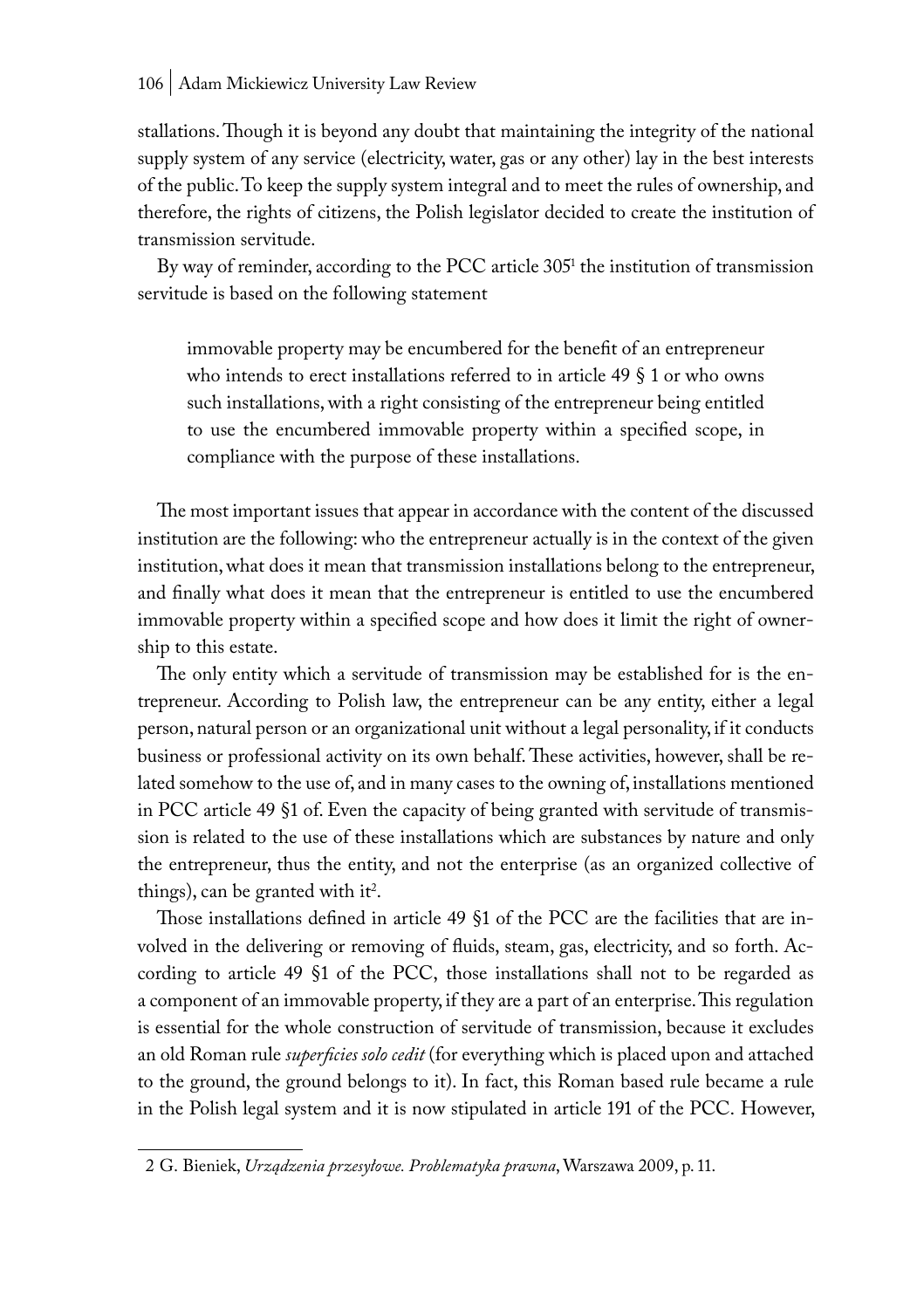due to article 49 §1 of the PCC, transmission installations are exempt from the common rule, and those installations belong not to the owner of the immovable property they are built on, but to the owner of the enterprise which they are connected to, so, to the entrepreneur himself. This regulation gives the privilege to the public interest rather than the private one. Even if it is well known that the right of ownership is strong, from the wider point of view it would be very adverse if the national supply of water, electricity etc. were to be jeopardized because of its exercising.

The idea of transmission servitude is to reconcile conflicts of interest. Therefore, the right to ownership of the immovable property belongs to the right owner of this property, but at the same time the *entrepreneur remains entitled to use the encumbered immovable property within a specified scope, in compliance with the purpose of these installations*. The content of servitude of transmission is about the entrepreneur using someone else's property (the servient estate) to the extent necessary for the proper functioning of the transmission installations, thus ensuring that the proper operation of these installations will be relevant to the content of the servitude. On the one hand, the Landlord must agree and not interfere with the existence of transmission installations and with all the activities of the entrepreneur aimed at maintaining those installations. What may probably be the most problematic issue for landlords appears to be the fact that the landlord must not build anything close to the transmission installations – in the area which is called the *protection zone* (which is regulated by other branches of Polish law)<sup>3</sup>. On the other hand, the entrepreneur shall not make use of his right in a way that is burdensome to the landlord and may not do anything else other than enter the servient estate for purposes linked with the correct operation of transmission services, such as checking their technical condition or repairing them. In any case, the way of performing servitude of transmission should be defined in the proper deed that established the right itself. If it is not defined like that, it shall be determined by the *principles of conduct in the community*<sup>4</sup> and in accordance with local custom.

Transmission servitude appears to be a form of land servitude. This may be created in numerous ways, such as a contract between the owner of an immovable property or an entity granted with perpetual usufruct to this immovable property on one hand, and the entrepreneur on the other. Other ways to establish such servitude are: a constitutive judgment of the court, an administrative decision of the competent authority or acquisitive prescription (usucaption) of such a right<sup>5</sup>.

<sup>3</sup> As will be presented further in this work, zones of protection are usually regulated in regulations, so the legal acts are issued due to implementation of the laws devoted to a particular type of transmission.

<sup>4</sup> *Pol. zasady współżycia społecznego*, general clause regulated in article 5 of PCC; Z. Radwański, *Prawo cywilne – część ogólna*, Warszawa 2004, p. 38–41.

<sup>5</sup> A. Kidyba *et. al.*, *Kodeks cywilny. Komentarz*, Art 3051, Warszawa 2012. Komentarz Lex.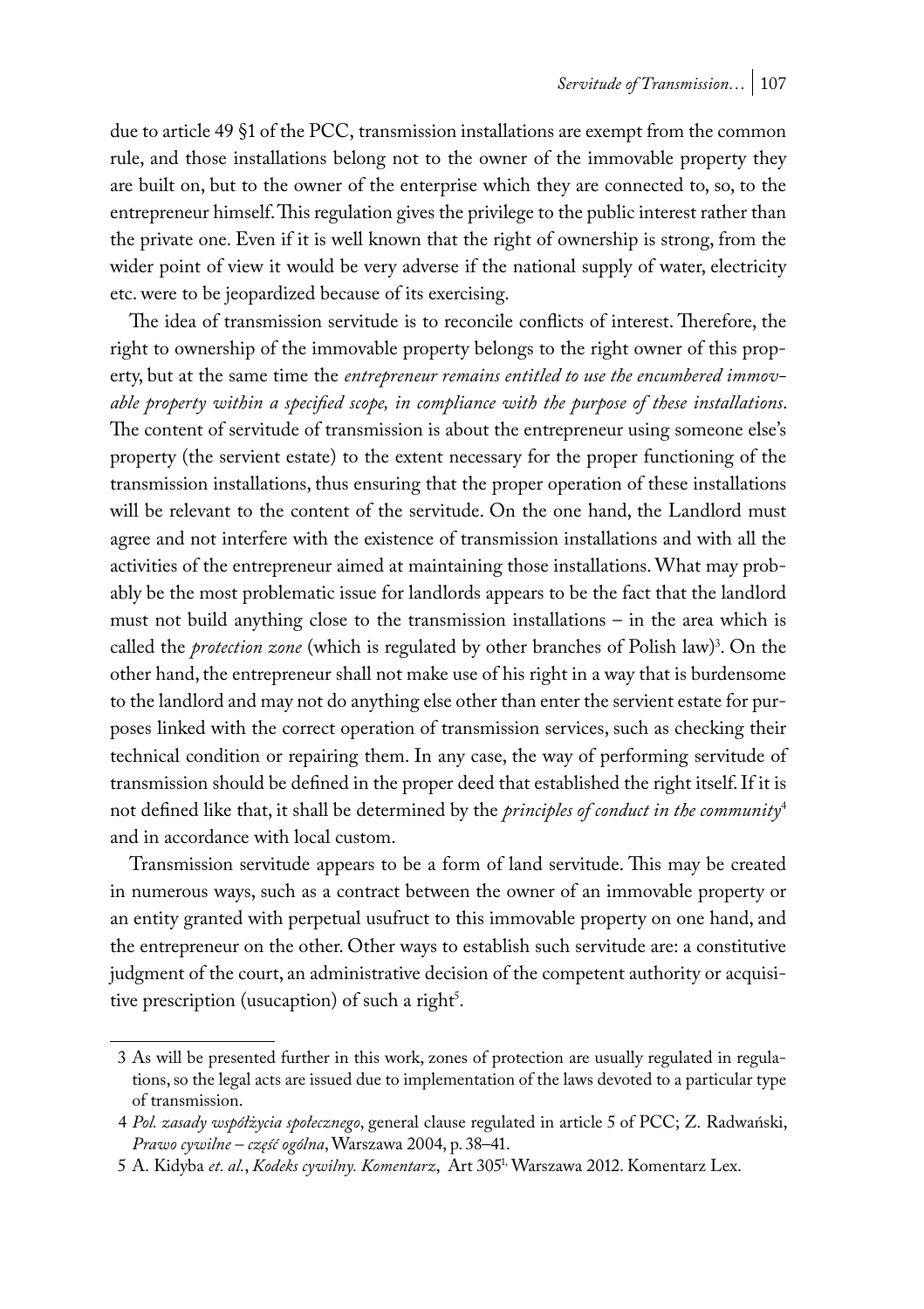Legal grounds for establishing servitude of transmission by concluding a contract or upon a constitutive judgment of the court are provided by article 3052 of the PCC. Article 3052 §1 states that

if the owner of the immovable property refuses to enter into a contract on the establishment of transmission servitude, while the servitude is necessary for a proper use of the installations referred to in article 49 § 1, the entrepreneur may demand that the servitude be established for an adequate remuneration.

## While article 3052 §2 provides that

If the entrepreneur refuses to enter into a contract on the establishment of transmission servitude, while the servitude is necessary for use of the installations referred to in article 49 § 1, the owner of the immovable property may demand an adequate remuneration for establishing the transmission servitude.

According to the given regulation, it is beyond any doubt that transmission of servitude could be established, in the first place, by the contract and only if one of the parties refuses to conclude such a contract, might the other party demand the establishment of such a right by the court. However, according to article 305<sup>2</sup>, establishing servitude of transmission by concluding a contract shall be a rule. It is notable that a declaration of the will of a landlord should be given in the form of a notarial deed, though a declaration of an entrepreneur may be given in any form. In any case, servitude of transmission shall be published in the land and mortgage register. To make an entry in such a register, it is enough to submit to the court only the landlord's declaration of will $^6$ .

As was mentioned above, only in a case where one party refuses to conduct a contract, may the other party have a legal claim to demand the establishment of servitude of transmission by the court. Such a claim may be submitted to the court either by a landlord or an entrepreneur. Though in both cases two conditions must be met. Firstly, the servitude must be established due to the use of *transmission installations*. The entrepreneur may demand the establishment of transmission servitude when it is needed for proper use of transmission installations (e.g. when repair is required). The landlord, on the other hand, may demand establishment of such servitude if his right of ownership is going to be violated due to any use of transmission installations and not only improper usage. The second condition that must be met is that establishment of transmission

<sup>6</sup> Resolution of the Supreme Court of Poland 2011-02-17, IV CSK 303/10.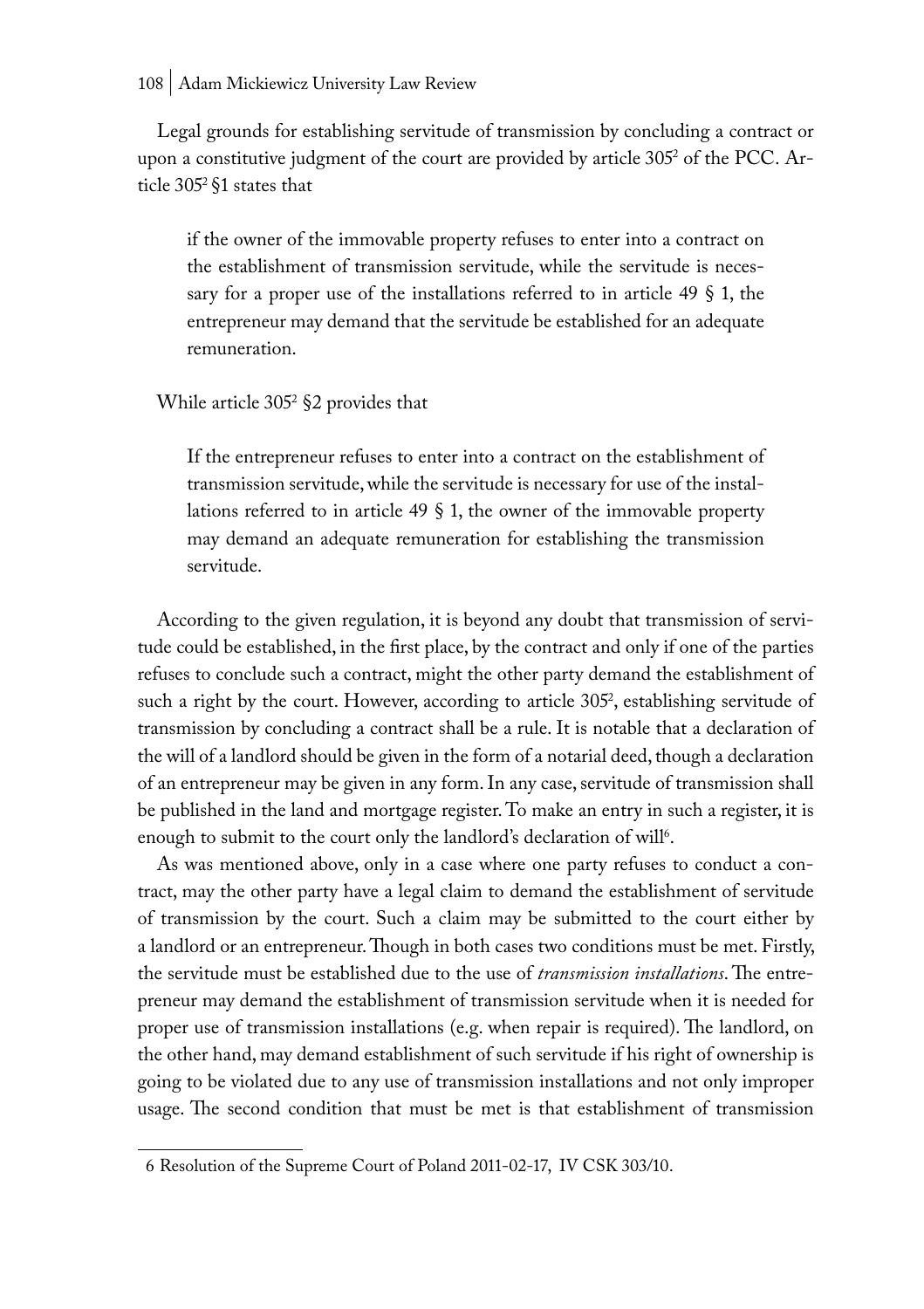servitude shall include adequate compensation for the landlord. In any case, a case for establishing transmission servitude shall be heard in non-litigious procedure by the court, which is competent due to the location of the immovable property. According to the later added article 626 §3 of the Polish Code of Civil Procedure, the provisions regulating the establishment of the servitude of a necessary road shall apply *mutatis mutandis* to the establishment of the transmission servitude.

The third way in which servitude of transmission may be established, is by issuing an administrative decision. The competent authority to do so is The District Head (pol. *Starosta*) on behalf of separated regulations<sup>7</sup>. The procedure by which this servitude may be established, is, in fact, one of the forms of expropriation. Because of that, such a right might be created only due to the importance of the public interest. It is beyond any doubt the public interest lies in ensuring local and/or national community access to water, electricity, etc. Moreover, such public interest shall be included in spatial plans or other administrative acts<sup>8</sup>, or in accordance with a *decision to establish the location of a public investment*. What is essential in this matter though, is the fact that since the application of an administrative procedure is only a subsidiary means of establishing such servitude, it must be proceeded by the negotiation process with the landlord. However, if the creation of transmission installations and following that, the establishment of transmission servitude, makes the immovable property useless to the landlord or hinders the further and proper use of it, the landlord may demand from the Head of the District the buying out of the immovable property on behalf of the state. A decision issued by the Head of the District is sufficient to make an entry in the land and mortgage register.

The last, and definitely not least, way to establish transmission servitude is an acquisitive prescription of it. The acquisitive prescription of transmission servitude is probably the most problematic issue that occurs in accordance with the given subject. In reference to article 352 §1 of the PCC, *a person who effectively uses someone else's immovable property within the scope which corresponds to the content of servitude, shall be the possessor of the servitude*. In fact, if the entrepreneur uses a permanently visible transmission installation which is located on someone else's immovable property, he becomes a servitude holder. If this state lasts long enough, it may lead to an acquisitive prescription of such servitude. Usually, if the entrepreneur uses someone else's property he shall be recognized as an entity acting in bad faith. This means that the term needed for acquisitive prescription of transmission servitude is 30 years (article 292 in accordance with article 172 of the PCC).

<sup>7</sup> Comp. art. 124 and others of The Law of August 21st 1997 on immovable property policy (pol. Ustawa o gospodarce nieruchomościami), Dz.U. 1997, No 115, item. 741.

<sup>8</sup> Especially the decision to establish the location of a public investment and the decision on building conditions and area development, all of them regulated by The Law of March 27th 2003 on Spatial Planning and Development (pol. Ustawa o planowaniu i zagospodarowaniu przestrzennym), Dz.U. 2003, No 80, item 717.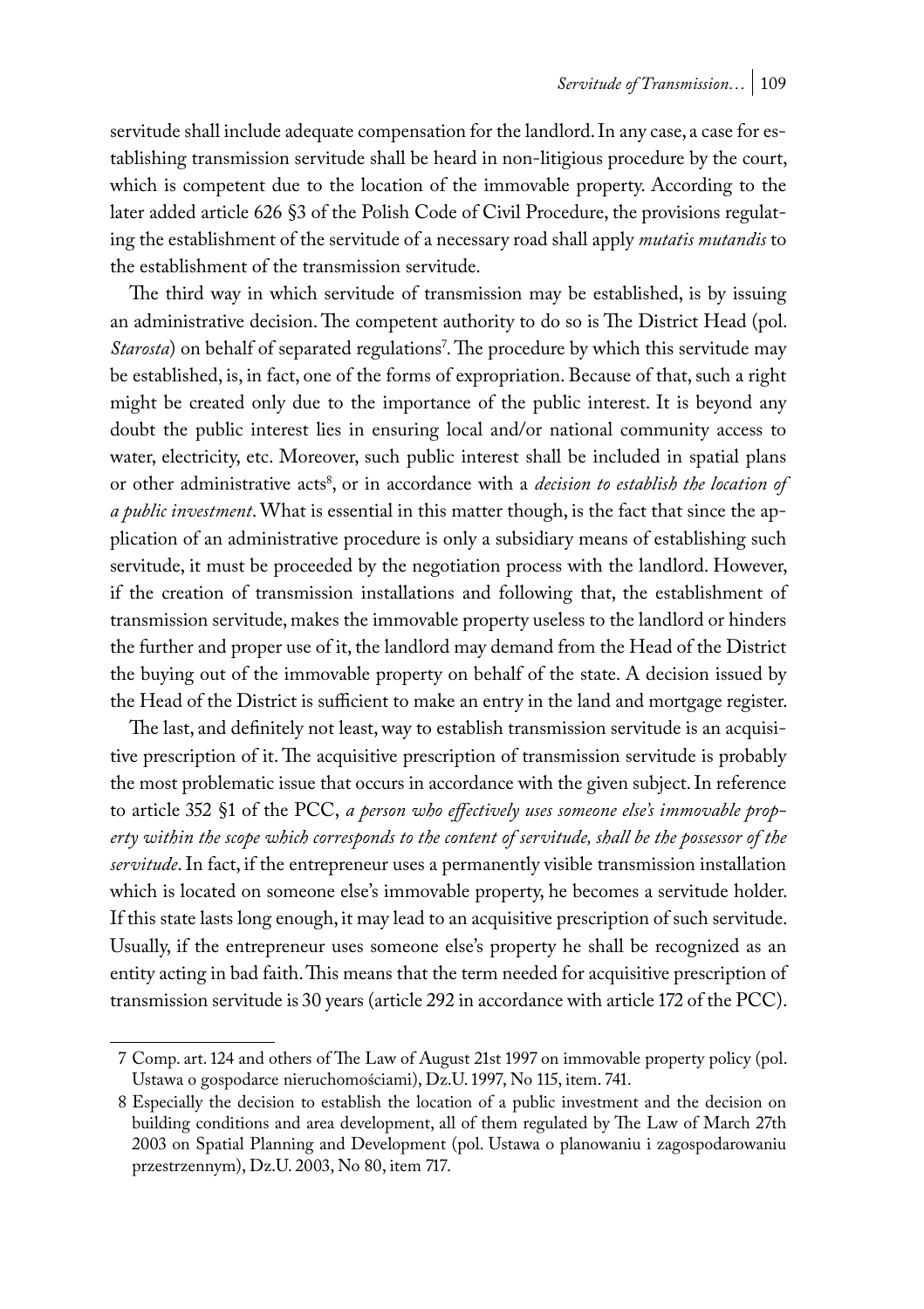#### 110 | Adam Mickiewicz University Law Review

The issue that causes the biggest number of doubts in both theoretical and practical considerations is how to calculate such terms. Prescriptive acquisition of transmission servitude in the Case Law of the Polish Supreme Court is regarded as a means of ensuring public order, as it removes the long-standing discrepancy between the actual state of ownership and the legal status of it. As was said before, the institution of transmission servitude was implemented in Polish law on 3rd August 2008. It does not mean that before that date no such institution as servitude in general existed. Beginning from June 17th 2003 and the Resolution of the Polish Supreme Court<sup>9</sup>, common Polish courts started to establish the prescriptive acquisition of a right called *land servitude for the purpose of transmission installations*. It should be stipulated that *land servitude for the purpose of transmission installations* has a different legal character than servitude of transmission and is based on a slightly different constructional assumption. Here, some doubts and discussions appear. As the institution of transmission servitude was created in 2008, prescriptive acquisition of it may not happen before a 30 year long period, which is not until 2038. This restricted property right did not exist before, so it may not be acquired earlier. However, if this 30 year long period ends before 2008, the entrepreneur might have an acquisitive prescription of *land servitude for the purpose of transmission installations*. If the period for acquisitive prescription shall end between 3rd August 2008 and 3rd August 2038, only prescriptive acquisition of transmission servitude might be acquired, but in this case it may not happen before 3rd August 2038. This implies that the 30 year period shall be extended to 3rd August 2038 as the appropriate period.

To make this situation even more complicated, it should be stipulated that the right to submit a claim for establishing a servitude of transmission, as in the case of any other servitude, lapses after 10 years for the landlord and after 3 years for the entrepreneur, from the moment when this claim became enforceable<sup>10</sup>. In fact, it means that the claim for establishing the *land servitude for the purpose of transmission installations* may not be submitted to the court after 3rd August 2018 in the case of the landlord, and not after 3rd 2011 in the case of the entrepreneur .

Like every other right, servitude of transmission may also come to an end. Expiration of transmission servitude may happen due to a few facts. The first fact is liquidation of the enterprise that the transmission servitude belongs to. What shall be emphasized here, according to article 305<sup>3</sup> of the PCC, despite the fact that the one who is granted with transmission servitude is an entrepreneur, is that for the expiration of his right it is enough for the enterprise to be liquidated and not the entrepreneur<sup>11</sup>. Other facts that

<sup>9</sup> Resolution of the Supreme Court of Poland 2003-01-17, III CZP 79/02.

<sup>10</sup> S. Rudnicki, G. Rudnicki, *Komentarz do kodeksu cywilnego. Księga druga. Własność i inne prawa rzeczowe*, Warszawa, 2009, p. 572.

<sup>11</sup> B. Rakoczy, *Służebność przesyłu w praktyce*, Warszawa 2009, p. 113–116.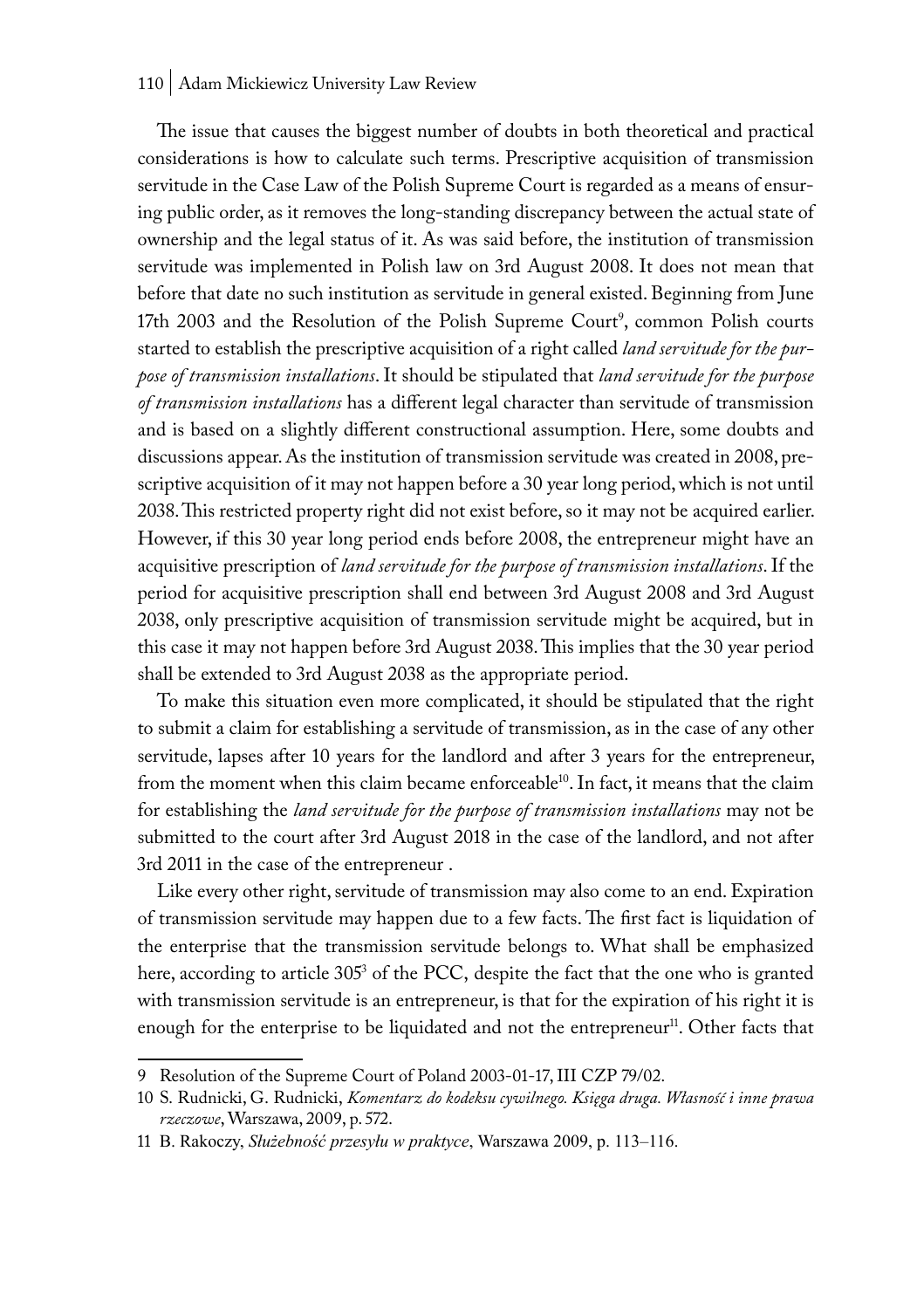cause expiration of transmission servitude are: a disclaimer of such servitude (article 246 of the PCC), confusion (article 247 of the PCC), not exercising rights within the term given by the law (article 293 of the PCC in accordance with article 3054 of the PCC) and abolition of servitude by a constitutive judgment of the court (article 294 and 295 of the PCC)<sup>12</sup>. According to article 293 §1 of the PCC, *land servitude expires due to not exercis ing it for ten years*. The court may decide to abolish servitude in two cases. According to article 294 of the PCC,

the owner of the encumbered immovable property may demand the land servitude to be abolished for remuneration, where, due to a change of circumstances the servitude has become particularly onerous for him and it is not necessary for the proper use of the dominant immovable property.

The other case, where the court may decide to abolish transmission servitude, is when the land servitude has lost all of its meaning to the dominant tenant. In that case, the owner of the servient estate may demand the abolition of servitude without paying a remuneration. In any case, after expiration of transmission servitude, the entrepreneur shall remove transmission installations from the servient property, or compensate damage caused by not removing these installations<sup>13</sup>.

An issue of great importance is also the establishment of the already mentioned *zone of protection*. In the current state of law, this term is not regulated unanimously. Unfortunately, this institution is regulated in many different legal acts and is also named differently. In general, however, the idea of protection zones is always the same. *Zone of protection* or *controlled zone* is a designated area on both sides of the axis of the network of transmission installations, in which the operator of such a network takes steps to prevent activities which could have a negative impact on the sustainability and the proper use of these devices14. In *protection zones* there shall be no buildings of any kind set up, no regular stores or warehouses arranged, no trees planted, and no action which might endanger the sustainability of the transmission network during its operation shall be taken. Sometimes, with the consent of the network operator, certain uses may be arranged in such a zone, e.g. car parks.

<sup>12</sup> A. Kidyba *et. al.*, *op. cit,* Art. 3053 p.4.

<sup>13</sup> *Ibidem.*

<sup>14</sup> Regulation of the Minister of Economy of 30th of July 2001 on technical conditions to be met by gas networks (Rozporządzenie Ministra Gospodarki w sprawie warunków technicznych, jakim powinny odpowiadać sieci gazowe) Dz.U. 2001, No 97, item 1055, issued due to implementation of art. 7 par. 2 p. 2 of The Legal Act of July 7th 1994 the Building Law (Pol. Ustawa Prawo Budowalne) Dz.U. 2000, No 106, item 1126.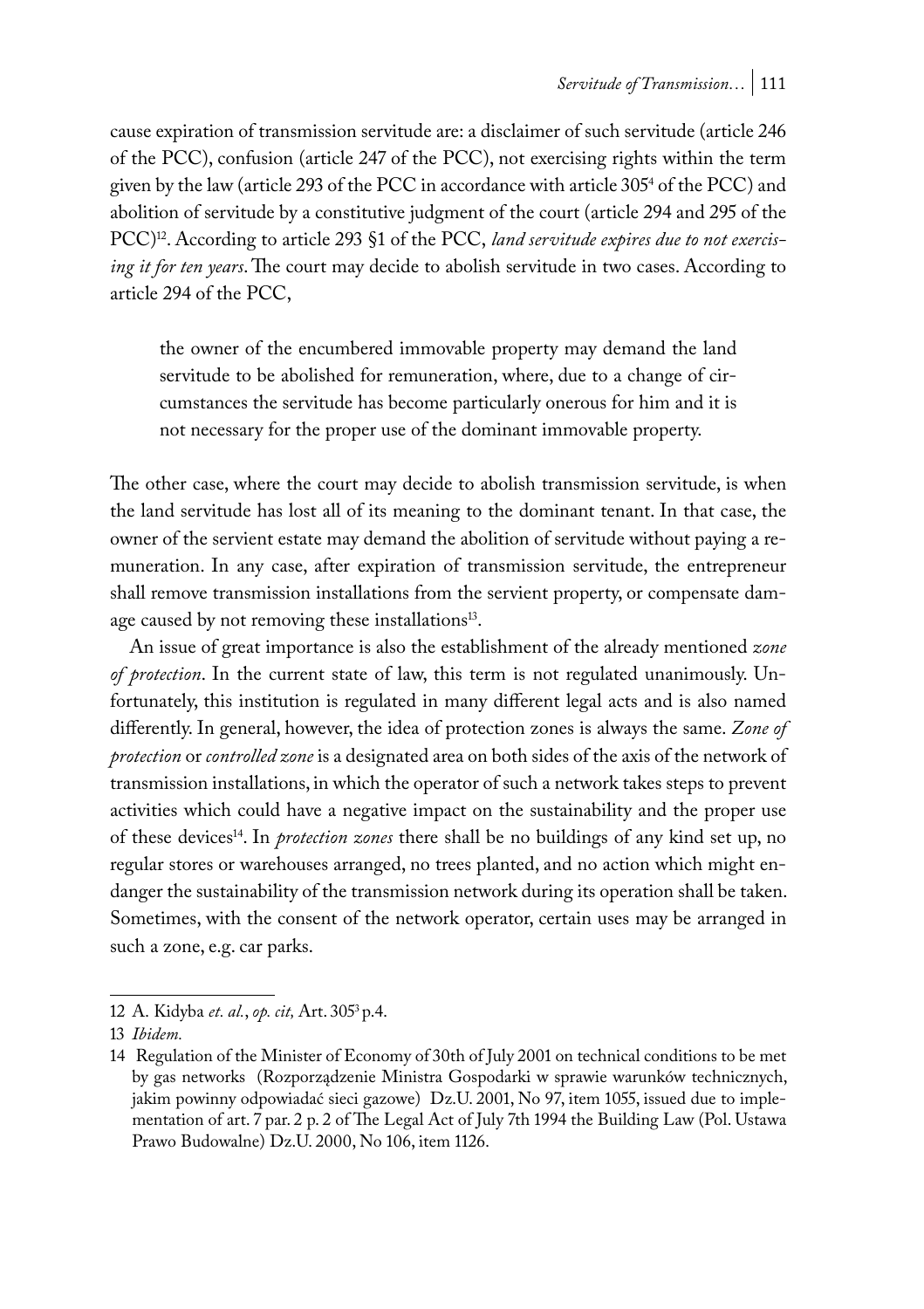#### 112 | Adam Mickiewicz University Law Review

The areas of protection zones follow the axis of the network of transmission installations and their width depends on the transmission power of such a network. For example, according to gas transmission networks, if the diameter of the gas pipe is up to 150 cm the *protection zone* is 4 meters on both sides of an axis which gives 8 m in total, and if the gas pipe diameter is 500 cm, the *protection zone* is 12 meters on both sides of an axis which gives 24 meters in total. As an example, if a 100 meter long gas pipe with a diameter of 500 cm goes through someone's property, the area of the protection zone is 2.400 m. In this particularly big area, the landlord must not build anything, which in practice may mean that he can virtually not use his own immovable property at all.

A little more attention should be paid here to the regulations that refer to *protection zones*. As the author has already mentioned, there is a lack of one complex legal act which would deal with the described matter. Provisions that regulate an institution of *zones of protection* are placed in many different legal acts on different hierarchies, and usually they are included in the acts of ranks of regulations. These regulations are legal acts issued due to implementation of the laws devoted to a particular type of transmission (respectively: gas, water, petroleum etc.). Among these acts, worthy of mention are the following: Regulation of the Minister of Economy of 30th July 2001 on technical conditions to be met by gas networks, issued due to the implementation of the Legal Act of 7th July 1994 – the Building Law, Regulation of the Minister of Economy of 21st November 2005 on technical conditions to be met by bases and stations of liquid fuels, pipelines for the long distance transport of crude oil and petroleum products and their location<sup>15</sup>. In the case of the most frequently appearing problem in practice, which are definitely electrical transmission installations, there is no such regulation at all. Very often though, provisions regulating the matter of *protection zones* may be found in spatial plans due to separate provisions<sup>16</sup>. Though this is not the common rule.

The last, but definitely not least, issue that shall be discussed in this paper, is remuneration for establishing a transmission servitude. As for the rule, such remuneration shall be paid to the landlord by an entrepreneur as a substitute for compensation for the damages suffered by the landlord<sup>17</sup>. It is beyond any doubt that if an entrepreneur sets up transmission installations on someone else's property, in consequence, the ability of the landlord to use his property is seriously limited. This results in substantial damage

<sup>15</sup> Regulation of the Minister of Economy of November 21th 2005 on technical conditions to be met by bases and stations of liquid fuels, pipelines for the long distance transport of crude oil and petroleum products and their location (Pol. Rozporządzenie Ministra Gospodarki w sprawie warunków technicznych, jakim powinny odpowiadać bazy i stacje paliw płynnych, rurociągi przesyłowe dalekosiężne służące do transportu ropy naftowej i produktów naftowych i ich usytuowanie) Dz.U. 2005, No 243, item 2063, issued due to implementation of art. 7 par. 2 p. 2 of The Legal Act of July 7th 1994 the Building Law.

<sup>16</sup> Dz. U. 2003, No 80, item 717.

<sup>17</sup> A. Kidyba *et. al.*, *op. cit,* Art. 3053.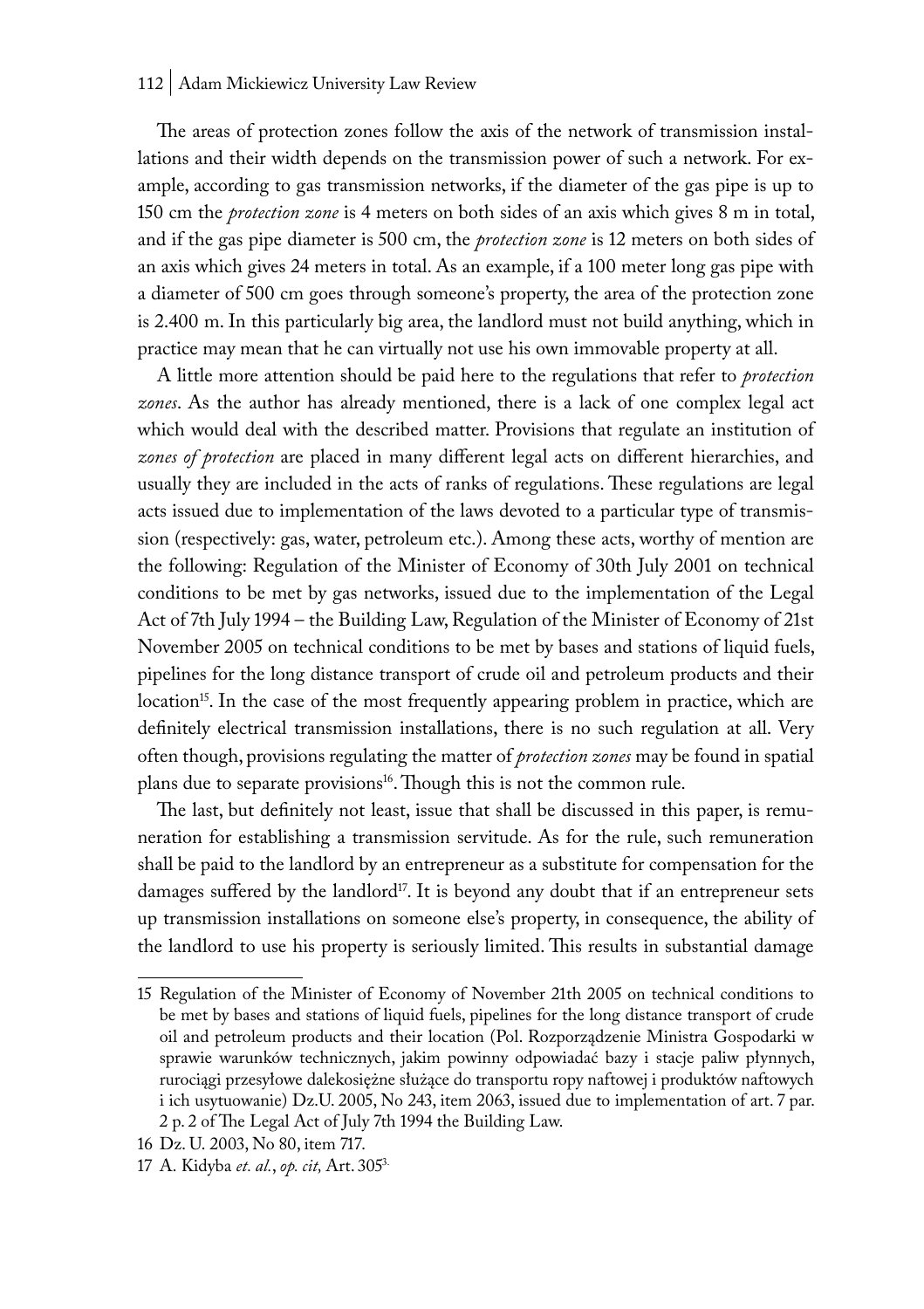to the landlord's assets. By establishing a transmission servitude, the entrepreneur gains a lot of rights, which at the same time obliges the landlord not to interfere with actions that lead to the entrepreneur exercising his rights. Where the rights of the landlord are seriously restricted, the awarding of remuneration to the landlord shall be considered wholly legitimate.

As previously stated, awarding remuneration to the landlord is a rule, but it doesn't have to happen in all cases. For example, the landlord may disclaim the remuneration. Also, no gratuity is paid in the case of the entrepreneur acquiring servitude of transmission by acquisitive prescription. Usually, the remuneration is a one off payment. It may, however, take the form of a periodic allowance<sup>18</sup>.

Unfortunately, according to the law there are no direct indicators given that could help to define the amount of such an allowance. According to some opinions from the doctrine, provisions about remuneration payable to the owner of the servient estate due to the establishment of servitude of passage shall be applicable *per analogiam*.

In general, to define the amount of remuneration for the establishment of a transmission servitude, a few things shall be taken into a consideration. In the opinion of the author, the most important ones are the following: reduction in the value of a servient property, damages suffered by the landlord because of lost profits, the scope in which the landlord's ownership rights are restricted and the intended use of the property (e.g. building or agriculture)<sup>19</sup>. It has been already mentioned that because of transmission installations' location on a land parcel, some *protection zones* are to be established. Usually, in this *protection zone*, no building can be built. If, for example, an entrepreneur had set up a line of transmission installations that go directly through the middle of someone else's immovable property, it means that, in fact, the landlord must not build anything on his own property at all. As a result, the property loses all of its meaning and value to the landlord. In this case, remuneration for transmission servitude shall be much higher than for analogous transmission installations set up on a farm, where the farmer may in some cases still plants his crops and earn income. Nevertheless, in accordance with the doctrine of Polish Law, the indicator that shall be considered first is the increase in the enterprise's value thanks to the gained transmission servitude, which equals the profit that the entrepreneur gains<sup>20</sup>. In the opinion of the author, criteria that are featured by the doctrine are really difficult to determine and in essence are irrelevant to the remuneration to be paid to the landlord and the servitude of transmission itself.

The amount of remuneration that is to be fixed corresponds to market values. Usually, these prices are indicated in relevance to prices for land leases in the nearest local area.

<sup>18</sup> G. Jędrejek, *Roszczenia związane z budową urządzeń przesyłowych na cudzym gruncie,* Monitor Prawniczy, No. 1, 2009, p. 28.

<sup>19</sup> E. Gniewek *et. al*, *Kodeks cywilny. Komentarz*, Warszawa 2008, p. 475.

<sup>20</sup> A. Kidyba *et. al.*, *op. cit,* Art. 3052 .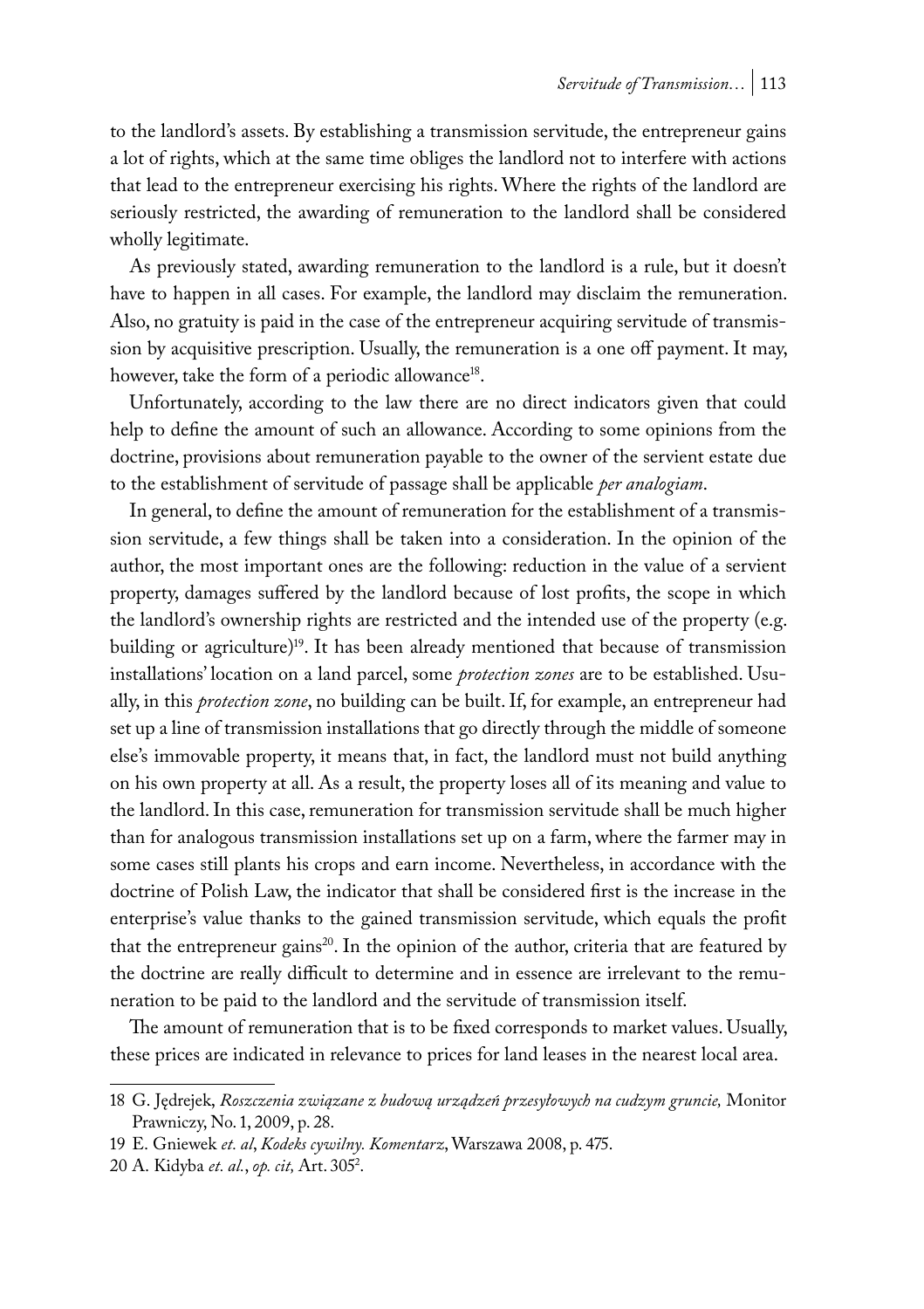#### 114 | Adam Mickiewicz University Law Review

As was stipulated, remuneration for establishing a servitude of transmission shall be paid in all cases, except when acquired by acquisitive prescription. This opinion is based on the nature of the given institution<sup>21</sup>. Although some new opinions appear. According to one of them, in the case of acquisitive prescription of transmission servitude, claims for paying remuneration for the use of such property in the time period before the acquisitive prescription of transmission servitude was even granted, has not lost it basis, and such remuneration shall be granted $22$ . For example, if the term needed for acquisitive prescription lasted 30 years, and this term ended in 2010, from this time on an entrepreneur has its servitude for free. But even so, an entrepreneur had been using someone's property for 30 years with no legal basis for it. In that case, the landlord could have a claim for remuneration for the stated period. However, there is a 10 year term for statute of limitation. Taking this into account, if transmission servitude was granted on the basis of acquisitive prescription in 2010, and the landlord wants to submit his claim in 2013, that 10 year lasting statute of limitation shall be considered, and he may demand remuneration only for seven years from 2003 to 2010.

In respect of many *de lege ferenda* postulates, there are ongoing works aimed at passing one, complex law concerning issues of: building new transmission installations, remuneration and damages that shall be paid to landlords, issues regarding the establishment of protection zones, establishing acquisitive prescription of servitude of transmission and others<sup>23</sup>.

As has been stressed a few times in the pages of this work, the institution of transmission servitude was implemented into the Polish legal system due to the need for reconciliation of a huge conflict of interests that seemed to have been increasing for years. Prima facie it may look like servitude of transmission was introduced only in favor of the public and big companies' interests, which lie in keeping the integrity of the national service supply system - an issue of great importance for the whole nation. It would be a very unfortunate situation if all the infrastructure operating in the framework of the service supply system were totally reconstructed at one moment nationwide. This could lead to paralysis of the state and that is why servitude of transmission was developed in the first place. It is beyond any doubt that transmission servitude limits the right of ownership in its purest form. However, when contrasting the legal status of landlords from the times before transmission servitude were even implemented and the vast range of pow-

<sup>21</sup> E. Janeczko, *Zasiedzenie*, Zielona Góra 2002, p. 10.

<sup>22</sup> P. Zamoch, Zasiedzenie służebności przesyłu i służebności gruntowej – uwagi praktyczne, p. 8-9 [online]. Przesył energii [access: 2013-10-28]. Available at: http://przesył-energii.pl/pobierz.php?opcja=2.

<sup>23</sup> Governmental (Cabinet) project of The Law on tranmission corridors [online]. Official website of Cabinet of Republic of Poland [access: 2013-10-28]. Available at: http://bip.kprm.gov.pl/ kpr/form/r354,dok.html.